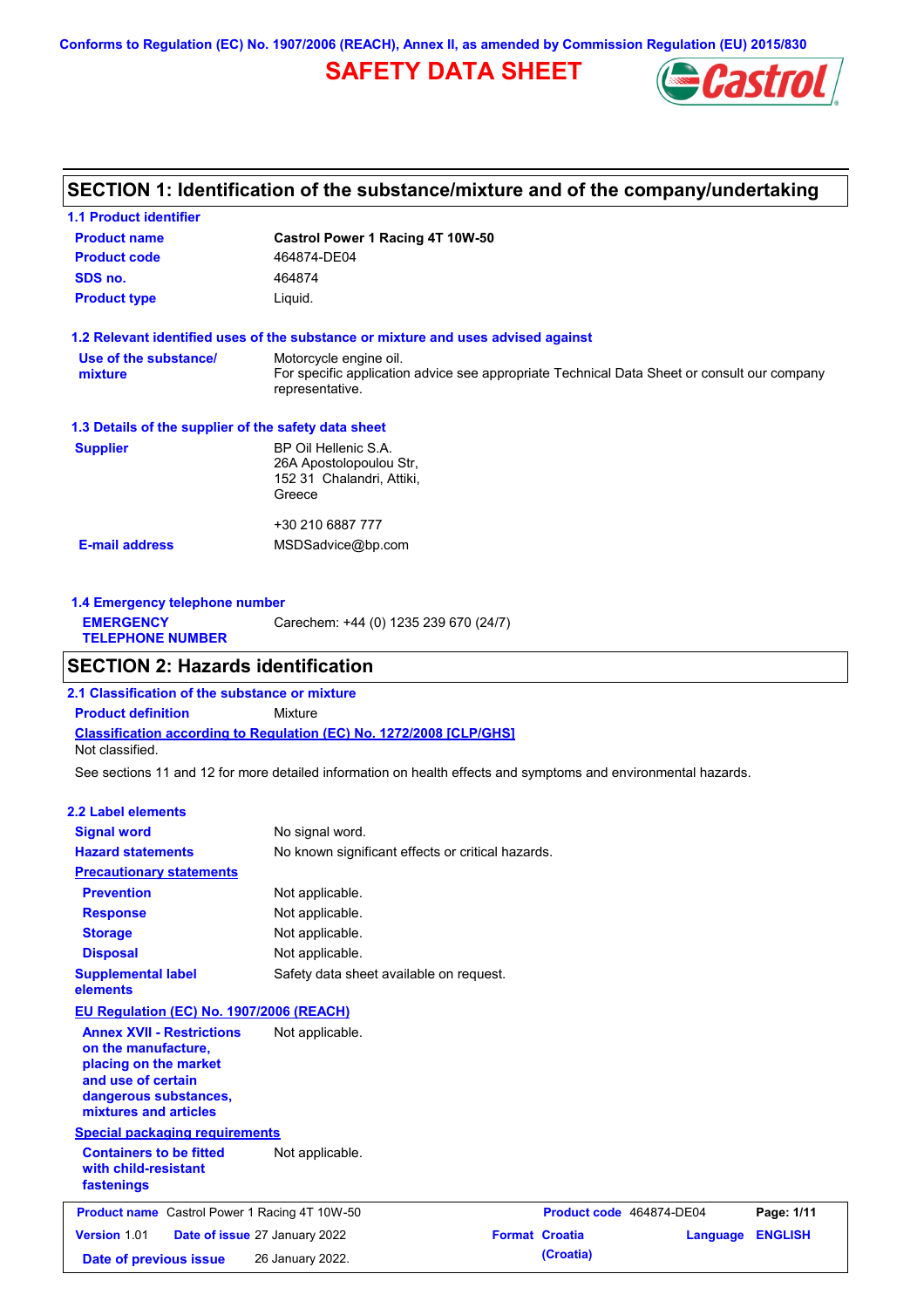# **SECTION 2: Hazards identification**

| <b>Tactile warning of danger</b>                                                                                         | Not applicable.                                                                                                                                                                                                          |
|--------------------------------------------------------------------------------------------------------------------------|--------------------------------------------------------------------------------------------------------------------------------------------------------------------------------------------------------------------------|
| 2.3 Other hazards                                                                                                        |                                                                                                                                                                                                                          |
| <b>Results of PBT and vPvB</b><br>assessment                                                                             | Product does not meet the criteria for PBT or vPvB according to Regulation (EC) No. 1907/2006,<br>Annex XIII.                                                                                                            |
| <b>Product meets the criteria</b><br>for PBT or vPvB according<br>to Regulation (EC) No.<br><b>1907/2006, Annex XIII</b> | This mixture does not contain any substances that are assessed to be a PBT or a vPvB.                                                                                                                                    |
| Other hazards which do<br>not result in classification                                                                   | Defatting to the skin.<br>USED ENGINE OILS<br>Used engine oil may contain hazardous components which have the potential to cause skin<br>cancer.<br>See Toxicological Information, section 11 of this Safety Data Sheet. |

# **SECTION 3: Composition/information on ingredients**

**Mixture** 

### **3.2 Mixtures**

**Product definition**

Highly refined base oil (IP 346 DMSO extract < 3%). Proprietary performance additives.

| <b>Product/ingredient</b><br>name                         | <b>Identifiers</b>                                                                      | % | <b>Regulation (EC) No.</b><br><b>1272/2008 [CLP]</b> | <b>Type</b> |
|-----------------------------------------------------------|-----------------------------------------------------------------------------------------|---|------------------------------------------------------|-------------|
| Distillates (petroleum), hydrotreated<br>heavy paraffinic | REACH #: 01-2119484627-25 ≤5<br>EC: 265-157-1<br>CAS: 64742-54-7<br>Index: 649-467-00-8 |   | Asp. Tox. 1, H304                                    | [1] [2]     |

**See Section 16 for the full text of the H statements declared above.**

#### **Type**

[1] Substance classified with a health or environmental hazard

[2] Substance with a workplace exposure limit

[3] Substance meets the criteria for PBT according to Regulation (EC) No. 1907/2006, Annex XIII

[4] Substance meets the criteria for vPvB according to Regulation (EC) No. 1907/2006, Annex XIII

[5] Substance of equivalent concern

[6] Additional disclosure due to company policy

Occupational exposure limits, if available, are listed in Section 8.

# **SECTION 4: First aid measures**

### In case of contact, immediately flush eyes with plenty of water for at least 15 minutes. Eyelids should be held away from the eyeball to ensure thorough rinsing. Check for and remove any contact lenses. Get medical attention. **4.1 Description of first aid measures Eye contact Skin contact** Wash skin thoroughly with soap and water or use recognised skin cleanser. Remove

|                                   | contaminated clothing and shoes. Wash clothing before reuse. Clean shoes thoroughly before<br>reuse. Get medical attention if irritation develops. |
|-----------------------------------|----------------------------------------------------------------------------------------------------------------------------------------------------|
| <b>Inhalation</b>                 | If inhaled, remove to fresh air. Get medical attention if symptoms occur.                                                                          |
| <b>Ingestion</b>                  | Do not induce vomiting unless directed to do so by medical personnel. Get medical attention if<br>symptoms occur.                                  |
| <b>Protection of first-aiders</b> | No action shall be taken involving any personal risk or without suitable training.                                                                 |

### **4.2 Most important symptoms and effects, both acute and delayed**

See Section 11 for more detailed information on health effects and symptoms. **Potential acute health effects Inhalation** Vapour inhalation under ambient conditions is not normally a problem due to low vapour pressure. **Ingestion** No known significant effects or critical hazards. **Skin contact** Defatting to the skin. May cause skin dryness and irritation. **Eye contact** No known significant effects or critical hazards. **Delayed and immediate effects as well as chronic effects from short and long-term exposure Inhalation** Overexposure to the inhalation of airborne droplets or aerosols may cause irritation of the respiratory tract.

| <b>Product name</b> Castrol Power 1 Racing 4T 10W-50 |  | Product code 464874-DE04             |  | Page: 2/11            |                  |  |
|------------------------------------------------------|--|--------------------------------------|--|-----------------------|------------------|--|
| <b>Version 1.01</b>                                  |  | <b>Date of issue 27 January 2022</b> |  | <b>Format Croatia</b> | Language ENGLISH |  |
| Date of previous issue                               |  | 26 January 2022.                     |  | (Croatia)             |                  |  |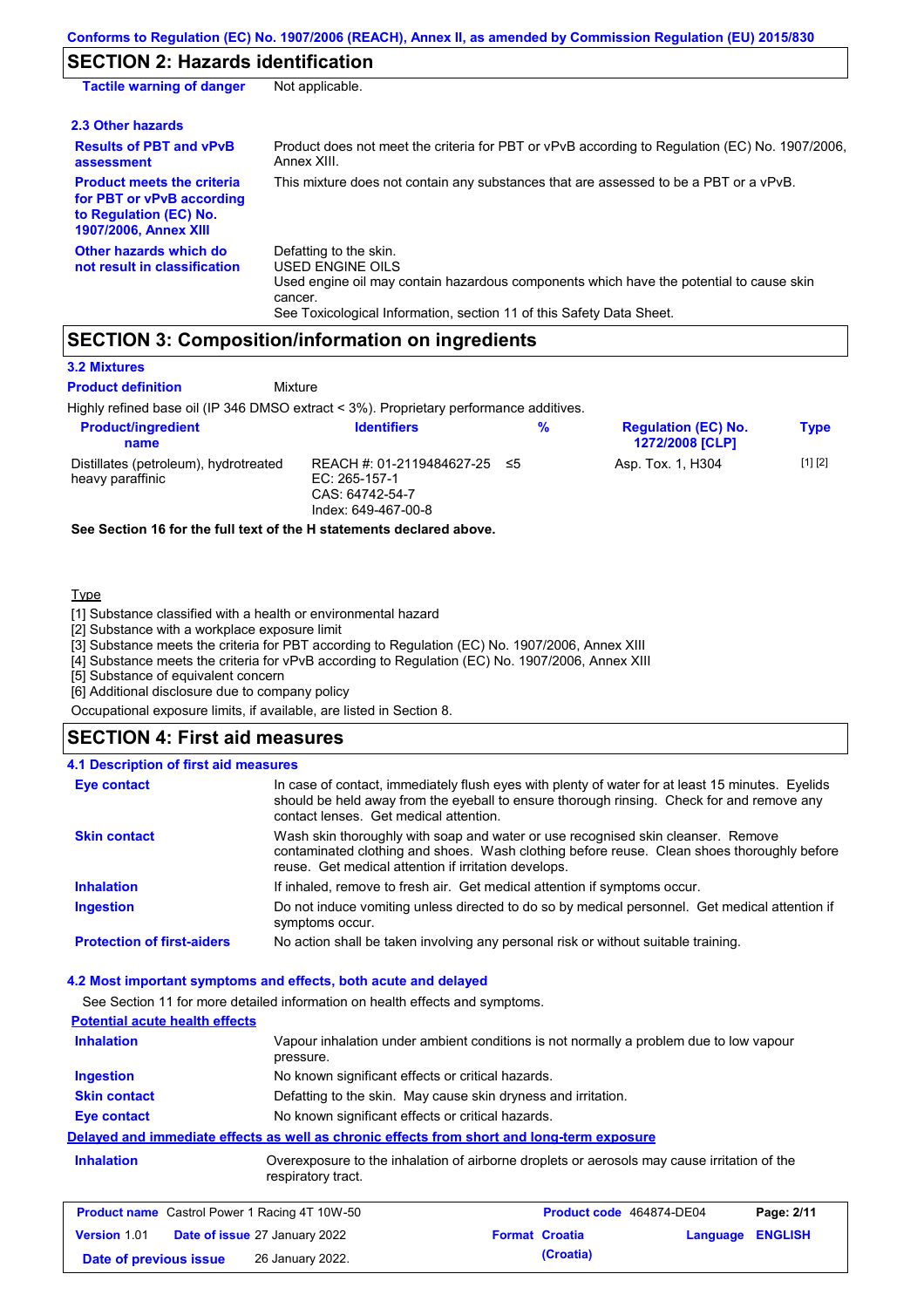|                                                           | Conforms to Regulation (EC) No. 1907/2006 (REACH), Annex II, as amended by Commission Regulation (EU) 2015/830                                                                                                                                                                                                                                                    |
|-----------------------------------------------------------|-------------------------------------------------------------------------------------------------------------------------------------------------------------------------------------------------------------------------------------------------------------------------------------------------------------------------------------------------------------------|
| <b>SECTION 4: First aid measures</b>                      |                                                                                                                                                                                                                                                                                                                                                                   |
| <b>Ingestion</b>                                          | Ingestion of large quantities may cause nausea and diarrhoea.                                                                                                                                                                                                                                                                                                     |
| <b>Skin contact</b>                                       | Prolonged or repeated contact can defat the skin and lead to irritation and/or dermatitis.                                                                                                                                                                                                                                                                        |
| <b>Eye contact</b>                                        | Potential risk of transient stinging or redness if accidental eye contact occurs.                                                                                                                                                                                                                                                                                 |
|                                                           | 4.3 Indication of any immediate medical attention and special treatment needed                                                                                                                                                                                                                                                                                    |
| <b>Notes to physician</b>                                 | Treatment should in general be symptomatic and directed to relieving any effects.                                                                                                                                                                                                                                                                                 |
| <b>SECTION 5: Firefighting measures</b>                   |                                                                                                                                                                                                                                                                                                                                                                   |
| 5.1 Extinguishing media                                   |                                                                                                                                                                                                                                                                                                                                                                   |
| <b>Suitable extinguishing</b><br>media                    | In case of fire, use foam, dry chemical or carbon dioxide extinguisher or spray.                                                                                                                                                                                                                                                                                  |
| <b>Unsuitable extinguishing</b><br>media                  | Do not use water jet. The use of a water jet may cause the fire to spread by splashing the<br>burning product.                                                                                                                                                                                                                                                    |
| 5.2 Special hazards arising from the substance or mixture |                                                                                                                                                                                                                                                                                                                                                                   |
| <b>Hazards from the</b><br>substance or mixture           | In a fire or if heated, a pressure increase will occur and the container may burst.                                                                                                                                                                                                                                                                               |
| <b>Hazardous combustion</b><br>products                   | Combustion products may include the following:<br>carbon oxides (CO, CO <sub>2</sub> ) (carbon monoxide, carbon dioxide)                                                                                                                                                                                                                                          |
| <b>5.3 Advice for firefighters</b>                        |                                                                                                                                                                                                                                                                                                                                                                   |
| <b>Special precautions for</b><br>fire-fighters           | No action shall be taken involving any personal risk or without suitable training. Promptly<br>isolate the scene by removing all persons from the vicinity of the incident if there is a fire.                                                                                                                                                                    |
| <b>Special protective</b><br>equipment for fire-fighters  | Fire-fighters should wear appropriate protective equipment and self-contained breathing<br>apparatus (SCBA) with a full face-piece operated in positive pressure mode. Clothing for fire-<br>fighters (including helmets, protective boots and gloves) conforming to European standard EN<br>469 will provide a basic level of protection for chemical incidents. |

# **SECTION 6: Accidental release measures**

# **6.1 Personal precautions, protective equipment and emergency procedures**

| For non-emergency<br>personnel                           | No action shall be taken involving any personal risk or without suitable training. Evacuate<br>surrounding areas. Keep unnecessary and unprotected personnel from entering. Do not touch<br>or walk through spilt material. Floors may be slippery; use care to avoid falling. Put on<br>appropriate personal protective equipment.                                                            |
|----------------------------------------------------------|------------------------------------------------------------------------------------------------------------------------------------------------------------------------------------------------------------------------------------------------------------------------------------------------------------------------------------------------------------------------------------------------|
| For emergency responders                                 | If specialised clothing is required to deal with the spillage, take note of any information in<br>Section 8 on suitable and unsuitable materials. See also the information in "For non-<br>emergency personnel".                                                                                                                                                                               |
| <b>6.2 Environmental</b><br>precautions                  | Avoid dispersal of spilt material and runoff and contact with soil, waterways, drains and sewers.<br>Inform the relevant authorities if the product has caused environmental pollution (sewers,<br>waterways, soil or air).                                                                                                                                                                    |
| 6.3 Methods and material for containment and cleaning up |                                                                                                                                                                                                                                                                                                                                                                                                |
| <b>Small spill</b>                                       | Stop leak if without risk. Move containers from spill area. Absorb with an inert material and<br>place in an appropriate waste disposal container. Dispose of via a licensed waste disposal<br>contractor.                                                                                                                                                                                     |
| Large spill                                              | Stop leak if without risk. Move containers from spill area. Prevent entry into sewers, water<br>courses, basements or confined areas. Contain and collect spillage with non-combustible,<br>absorbent material e.g. sand, earth, vermiculite or diatomaceous earth and place in container<br>for disposal according to local regulations. Dispose of via a licensed waste disposal contractor. |
| 6.4 Reference to other                                   | See Section 1 for emergency contact information.                                                                                                                                                                                                                                                                                                                                               |
| <b>sections</b>                                          | See Section 5 for firefighting measures.<br>See Section 8 for information on appropriate personal protective equipment.                                                                                                                                                                                                                                                                        |
|                                                          | See Section 12 for environmental precautions.                                                                                                                                                                                                                                                                                                                                                  |
|                                                          | See Section 13 for additional waste treatment information.                                                                                                                                                                                                                                                                                                                                     |

| <b>Product name</b> Castrol Power 1 Racing 4T 10W-50 |                                      | Product code 464874-DE04 | Page: 3/11            |                  |  |
|------------------------------------------------------|--------------------------------------|--------------------------|-----------------------|------------------|--|
| <b>Version 1.01</b>                                  | <b>Date of issue 27 January 2022</b> |                          | <b>Format Croatia</b> | Language ENGLISH |  |
| Date of previous issue                               | 26 January 2022.                     |                          | (Croatia)             |                  |  |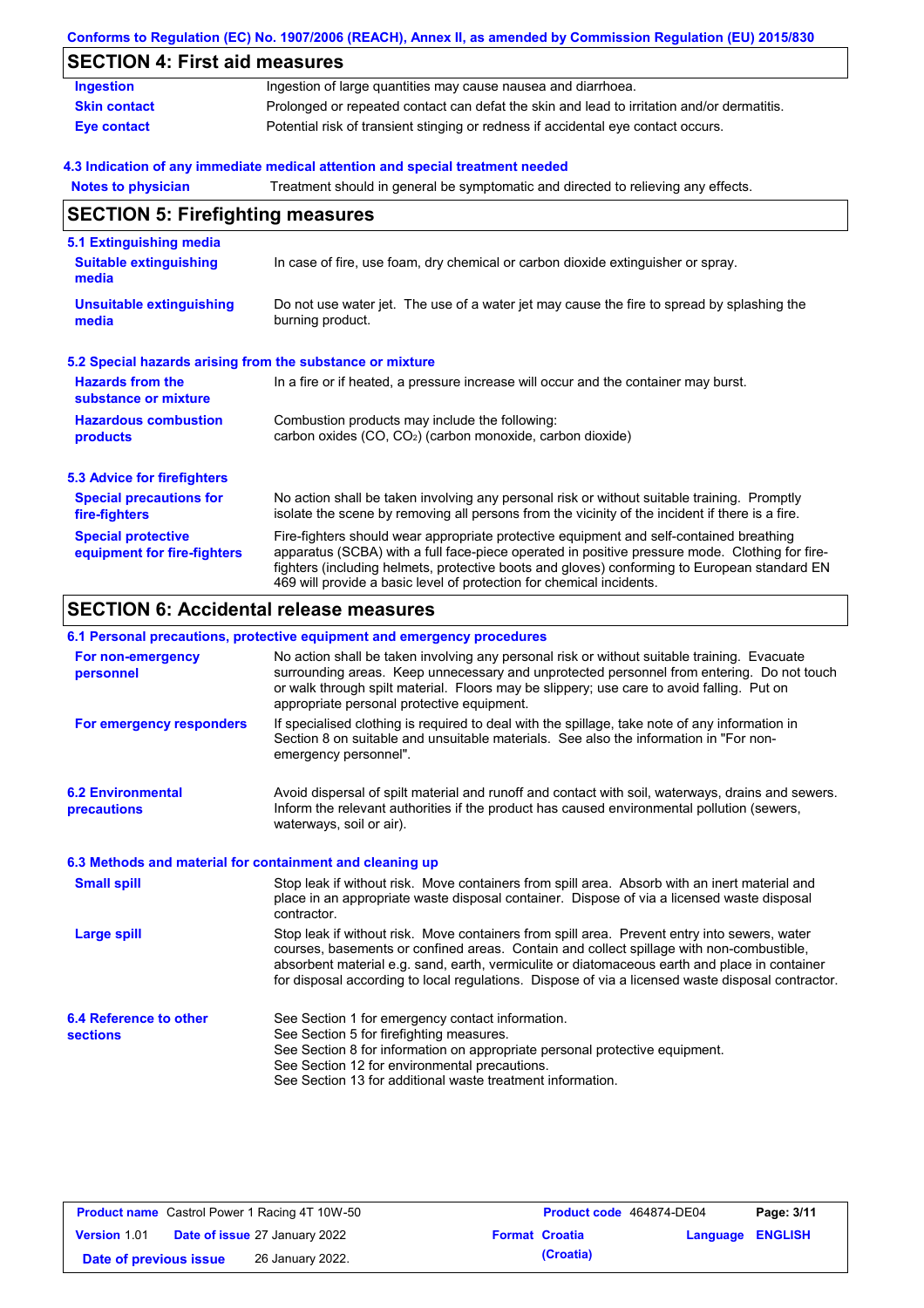# **SECTION 7: Handling and storage**

| 7.1 Precautions for safe handling                                                    |                                                                                                                                                                                                                                                                                                                                                                                                                                                                                          |
|--------------------------------------------------------------------------------------|------------------------------------------------------------------------------------------------------------------------------------------------------------------------------------------------------------------------------------------------------------------------------------------------------------------------------------------------------------------------------------------------------------------------------------------------------------------------------------------|
| <b>Protective measures</b>                                                           | Put on appropriate personal protective equipment.                                                                                                                                                                                                                                                                                                                                                                                                                                        |
| <b>Advice on general</b><br>occupational hygiene                                     | Eating, drinking and smoking should be prohibited in areas where this material is handled,<br>stored and processed. Wash thoroughly after handling. Remove contaminated clothing and<br>protective equipment before entering eating areas. See also Section 8 for additional<br>information on hygiene measures.                                                                                                                                                                         |
| <b>7.2 Conditions for safe</b><br>storage, including any<br><i>incompatibilities</i> | Store in accordance with local regulations. Store in a dry, cool and well-ventilated area, away<br>from incompatible materials (see Section 10). Keep away from heat and direct sunlight. Keep<br>container tightly closed and sealed until ready for use. Containers that have been opened must<br>be carefully resealed and kept upright to prevent leakage. Store and use only in equipment/<br>containers designed for use with this product. Do not store in unlabelled containers. |
| <b>Not suitable</b>                                                                  | Prolonged exposure to elevated temperature                                                                                                                                                                                                                                                                                                                                                                                                                                               |
| 7.3 Specific end use(s)                                                              |                                                                                                                                                                                                                                                                                                                                                                                                                                                                                          |
| <b>Recommendations</b>                                                               | See section 1.2 and Exposure scenarios in annex, if applicable.                                                                                                                                                                                                                                                                                                                                                                                                                          |

# **SECTION 8: Exposure controls/personal protection**

#### **8.1 Control parameters**

**Occupational exposure limits** No exposure limit value known.

Whilst specific OELs for certain components may be shown in this section, other components may be present in any mist, vapour or dust produced. Therefore, the specific OELs may not be applicable to the product as a whole and are provided for guidance only.

#### **Recommended monitoring procedures**

If this product contains ingredients with exposure limits, personal, workplace atmosphere or biological monitoring may be required to determine the effectiveness of the ventilation or other control measures and/or the necessity to use respiratory protective equipment. Reference should be made to monitoring standards, such as the following: European Standard EN 689 (Workplace atmospheres - Guidance for the assessment of exposure by inhalation to chemical agents for comparison with limit values and measurement strategy) European Standard EN 14042 (Workplace atmospheres - Guide for the application and use of procedures for the assessment of exposure to chemical and biological agents) European Standard EN 482 (Workplace atmospheres - General requirements for the performance of procedures for the measurement of chemical agents) Reference to national guidance documents for methods for the determination of hazardous substances will also be required.

### **Derived No Effect Level**

No DNELs/DMELs available.

#### **Predicted No Effect Concentration**

No PNECs available

| <b>8.2 Exposure controls</b>                         |                                                                                                                                                                                                                                                                                                                                                                                                                                                                                                                                                                                                                                                                                                                                                                                                                                                                                                                                                                                                         |  |  |  |
|------------------------------------------------------|---------------------------------------------------------------------------------------------------------------------------------------------------------------------------------------------------------------------------------------------------------------------------------------------------------------------------------------------------------------------------------------------------------------------------------------------------------------------------------------------------------------------------------------------------------------------------------------------------------------------------------------------------------------------------------------------------------------------------------------------------------------------------------------------------------------------------------------------------------------------------------------------------------------------------------------------------------------------------------------------------------|--|--|--|
| <b>Appropriate engineering</b><br>controls           | Provide exhaust ventilation or other engineering controls to keep the relevant airborne<br>concentrations below their respective occupational exposure limits.<br>All activities involving chemicals should be assessed for their risks to health, to ensure<br>exposures are adequately controlled. Personal protective equipment should only be considered<br>after other forms of control measures (e.g. engineering controls) have been suitably evaluated.<br>Personal protective equipment should conform to appropriate standards, be suitable for use, be<br>kept in good condition and properly maintained.<br>Your supplier of personal protective equipment should be consulted for advice on selection and<br>appropriate standards. For further information contact your national organisation for standards.<br>The final choice of protective equipment will depend upon a risk assessment. It is important to<br>ensure that all items of personal protective equipment are compatible. |  |  |  |
| <b>Individual protection measures</b>                |                                                                                                                                                                                                                                                                                                                                                                                                                                                                                                                                                                                                                                                                                                                                                                                                                                                                                                                                                                                                         |  |  |  |
| <b>Hygiene measures</b>                              | Wash hands, forearms and face thoroughly after handling chemical products, before eating,<br>smoking and using the lavatory and at the end of the working period. Ensure that eyewash<br>stations and safety showers are close to the workstation location.                                                                                                                                                                                                                                                                                                                                                                                                                                                                                                                                                                                                                                                                                                                                             |  |  |  |
| <b>Respiratory protection</b>                        | In case of insufficient ventilation, wear suitable respiratory equipment.<br>The correct choice of respiratory protection depends upon the chemicals being handled, the<br>conditions of work and use, and the condition of the respiratory equipment. Safety procedures<br>should be developed for each intended application. Respiratory protection equipment should<br>therefore be chosen in consultation with the supplier/manufacturer and with a full assessment<br>of the working conditions.                                                                                                                                                                                                                                                                                                                                                                                                                                                                                                   |  |  |  |
| <b>Eye/face protection</b>                           | Safety glasses with side shields.                                                                                                                                                                                                                                                                                                                                                                                                                                                                                                                                                                                                                                                                                                                                                                                                                                                                                                                                                                       |  |  |  |
| <b>Skin protection</b>                               |                                                                                                                                                                                                                                                                                                                                                                                                                                                                                                                                                                                                                                                                                                                                                                                                                                                                                                                                                                                                         |  |  |  |
| <b>Product name</b> Castrol Power 1 Racing 4T 10W-50 | Product code 464874-DE04<br>Page: 4/11                                                                                                                                                                                                                                                                                                                                                                                                                                                                                                                                                                                                                                                                                                                                                                                                                                                                                                                                                                  |  |  |  |
| Version 1.01                                         | <b>Format Croatia</b><br><b>ENGLISH</b><br>Date of issue 27 January 2022<br>Language                                                                                                                                                                                                                                                                                                                                                                                                                                                                                                                                                                                                                                                                                                                                                                                                                                                                                                                    |  |  |  |
| Date of previous issue                               | (Croatia)<br>26 January 2022.                                                                                                                                                                                                                                                                                                                                                                                                                                                                                                                                                                                                                                                                                                                                                                                                                                                                                                                                                                           |  |  |  |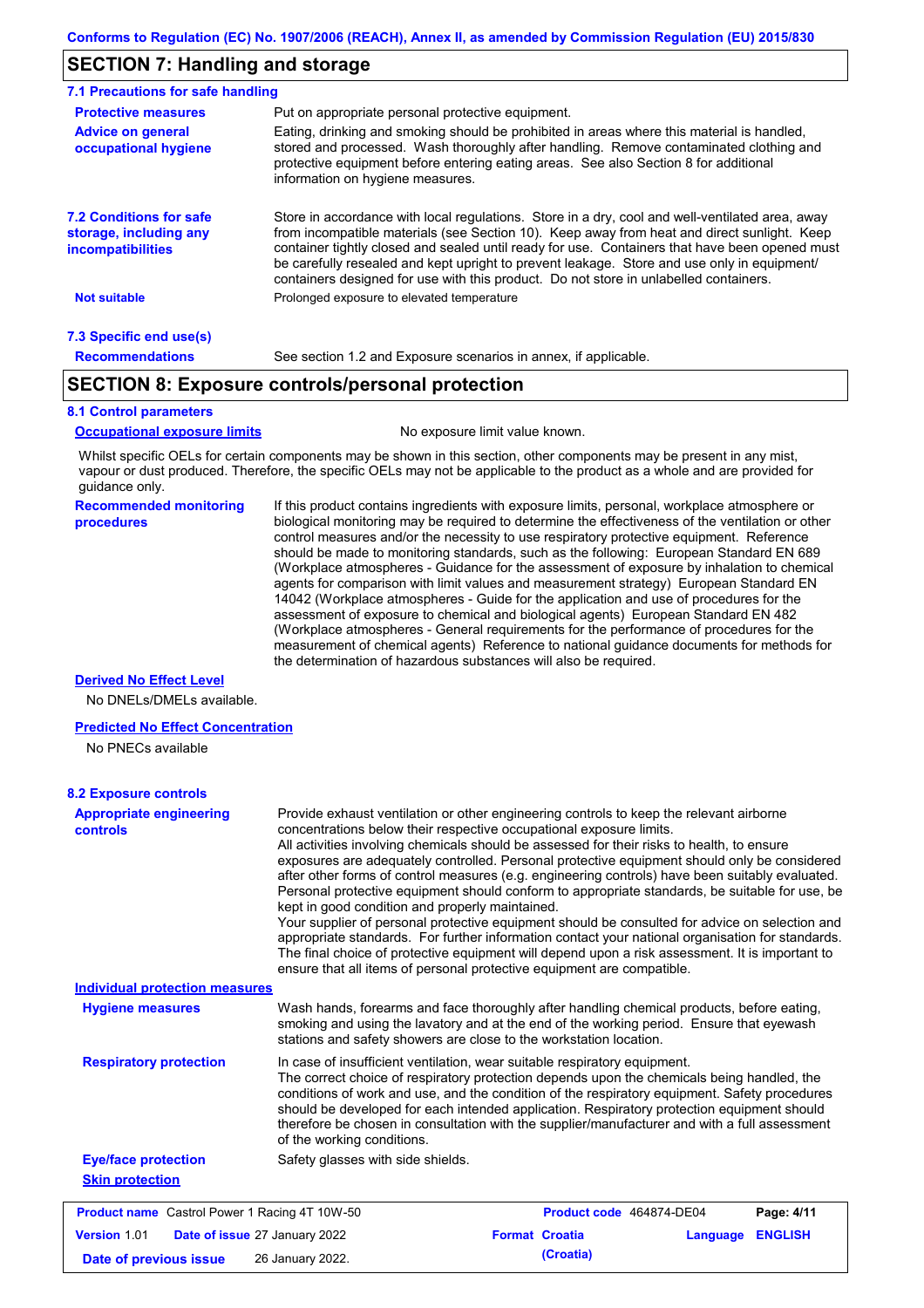# **SECTION 8: Exposure controls/personal protection**

#### **Hand protection General Information:**

Because specific work environments and material handling practices vary, safety procedures should be developed for each intended application. The correct choice of protective gloves depends upon the chemicals being handled, and the conditions of work and use. Most gloves provide protection for only a limited time before they must be discarded and replaced (even the best chemically resistant gloves will break down after repeated chemical exposures).

Gloves should be chosen in consultation with the supplier / manufacturer and taking account of a full assessment of the working conditions.

Recommended: Nitrile gloves. **Breakthrough time:**

Breakthrough time data are generated by glove manufacturers under laboratory test conditions and represent how long a glove can be expected to provide effective permeation resistance. It is important when following breakthrough time recommendations that actual workplace conditions are taken into account. Always consult with your glove supplier for up-to-date technical information on breakthrough times for the recommended glove type. Our recommendations on the selection of gloves are as follows:

Continuous contact:

Gloves with a minimum breakthrough time of 240 minutes, or >480 minutes if suitable gloves can be obtained.

If suitable gloves are not available to offer that level of protection, gloves with shorter breakthrough times may be acceptable as long as appropriate glove maintenance and replacement regimes are determined and adhered to.

Short-term / splash protection:

Recommended breakthrough times as above.

It is recognised that for short-term, transient exposures, gloves with shorter breakthrough times may commonly be used. Therefore, appropriate maintenance and replacement regimes must be determined and rigorously followed.

#### **Glove Thickness:**

For general applications, we recommend gloves with a thickness typically greater than 0.35 mm.

It should be emphasised that glove thickness is not necessarily a good predictor of glove resistance to a specific chemical, as the permeation efficiency of the glove will be dependent on the exact composition of the glove material. Therefore, glove selection should also be based on consideration of the task requirements and knowledge of breakthrough times. Glove thickness may also vary depending on the glove manufacturer, the glove type and the glove model. Therefore, the manufacturers' technical data should always be taken into account to ensure selection of the most appropriate glove for the task.

Note: Depending on the activity being conducted, gloves of varying thickness may be required for specific tasks. For example:

 • Thinner gloves (down to 0.1 mm or less) may be required where a high degree of manual dexterity is needed. However, these gloves are only likely to give short duration protection and would normally be just for single use applications, then disposed of.

 • Thicker gloves (up to 3 mm or more) may be required where there is a mechanical (as well as a chemical) risk i.e. where there is abrasion or puncture potential.

**Skin and body**

Use of protective clothing is good industrial practice.

Personal protective equipment for the body should be selected based on the task being performed and the risks involved and should be approved by a specialist before handling this product.

Cotton or polyester/cotton overalls will only provide protection against light superficial contamination that will not soak through to the skin. Overalls should be laundered on a regular basis. When the risk of skin exposure is high (e.g. when cleaning up spillages or if there is a risk of splashing) then chemical resistant aprons and/or impervious chemical suits and boots will be required.

| <b>Product name</b> Castrol Power 1 Racing 4T 10W-50 |  |                                      | Product code 464874-DE04 | Page: 5/11            |                         |  |
|------------------------------------------------------|--|--------------------------------------|--------------------------|-----------------------|-------------------------|--|
| <b>Version 1.01</b>                                  |  | <b>Date of issue 27 January 2022</b> |                          | <b>Format Croatia</b> | <b>Language ENGLISH</b> |  |
| Date of previous issue                               |  | 26 January 2022.                     |                          | (Croatia)             |                         |  |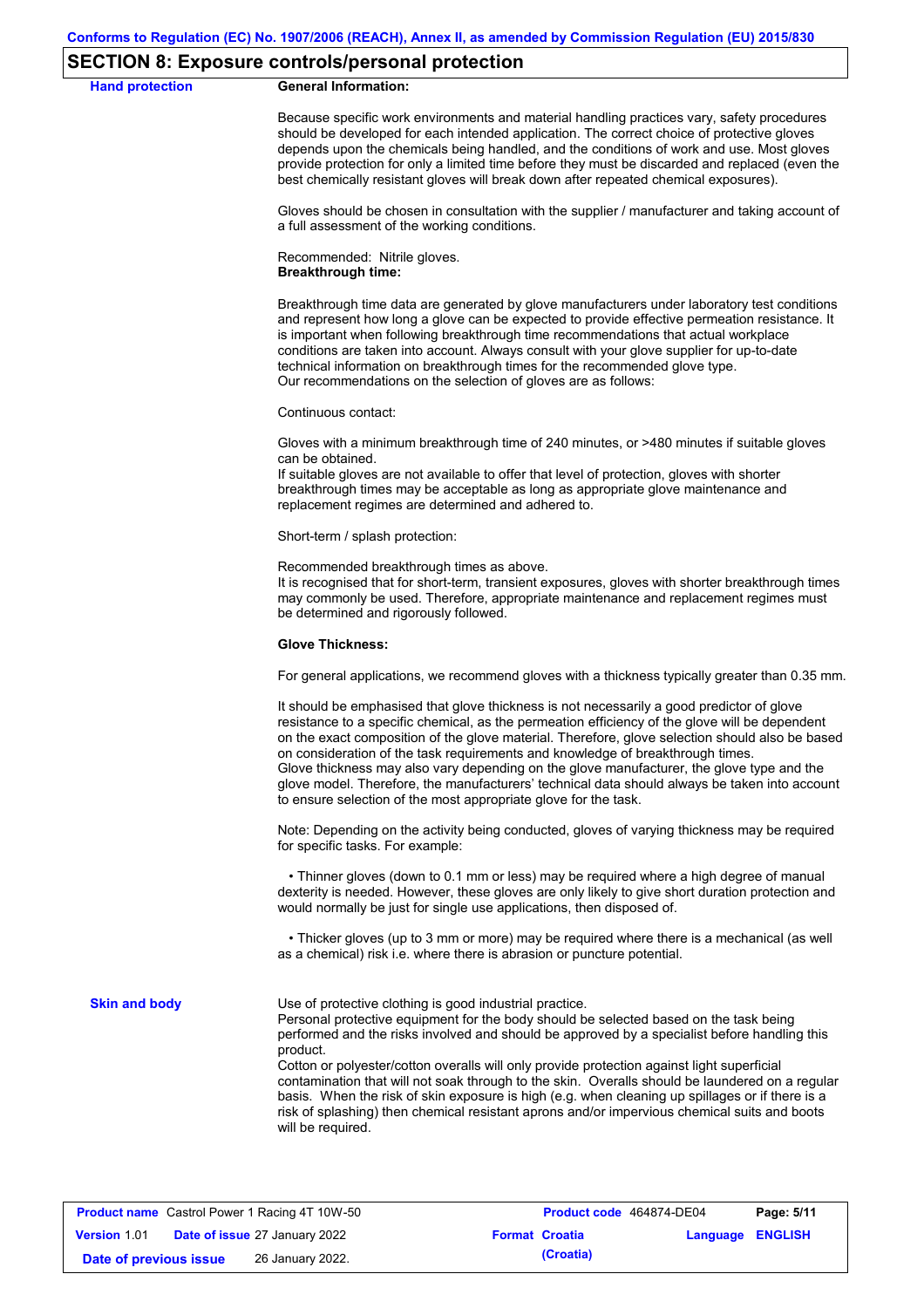# **SECTION 8: Exposure controls/personal protection**

| <b>Refer to standards:</b>                | Respiratory protection: EN 529<br>Gloves: EN 420, EN 374<br>Eye protection: EN 166<br>Filtering half-mask: EN 149<br>Filtering half-mask with valve: EN 405<br>Half-mask: EN 140 plus filter<br>Full-face mask: EN 136 plus filter<br>Particulate filters: FN 143<br>Gas/combined filters: EN 14387                           |
|-------------------------------------------|-------------------------------------------------------------------------------------------------------------------------------------------------------------------------------------------------------------------------------------------------------------------------------------------------------------------------------|
| <b>Environmental exposure</b><br>controls | Emissions from ventilation or work process equipment should be checked to ensure they<br>comply with the requirements of environmental protection legislation. In some cases, fume<br>scrubbers, filters or engineering modifications to the process equipment will be necessary to<br>reduce emissions to acceptable levels. |

# **SECTION 9: Physical and chemical properties**

The conditions of measurement of all properties are at standard temperature and pressure unless otherwise indicated.

## **9.1 Information on basic physical and chemical properties**

| <b>Appearance</b>                                      |                                            |
|--------------------------------------------------------|--------------------------------------------|
| <b>Physical state</b>                                  | Liquid.                                    |
| <b>Colour</b>                                          | Red.                                       |
| <b>Odour</b>                                           | Not available.                             |
| <b>Odour threshold</b>                                 | Not available.                             |
| рH                                                     | Not applicable.                            |
| <b>Melting point/freezing point</b>                    | Not available.                             |
| Initial boiling point and boiling<br>range             | Not available.                             |
| <b>Pour point</b>                                      | -36 $^{\circ}$ C                           |
| <b>Flash point</b>                                     | Closed cup: 205°C (401°F) [Pensky-Martens] |
| <b>Evaporation rate</b>                                | Not available.                             |
| <b>Flammability (solid, gas)</b>                       | Not available.                             |
| <b>Upper/lower flammability or</b><br>explosive limits | Not available.                             |

### **Vapour pressure**

Not available.

|                                                      |                                                                                                                                    |        |         | Vapour Pressure at 20°C |          | Vapour pressure at 50°C  |               |                |
|------------------------------------------------------|------------------------------------------------------------------------------------------------------------------------------------|--------|---------|-------------------------|----------|--------------------------|---------------|----------------|
|                                                      | Ingredient name mm Hg kPa                                                                                                          |        |         | <b>Method</b>           | mm<br>Hg | kPa                      | <b>Method</b> |                |
|                                                      | Distillates (petroleum),<br>hydrotreated heavy<br>paraffinic                                                                       | < 0.08 | < 0.011 | <b>ASTM D 5191</b>      |          |                          |               |                |
|                                                      | Distillates (petroleum),<br>solvent-dewaxed<br>heavy paraffinic                                                                    | < 0.08 | < 0.011 | <b>ASTM D 5191</b>      |          |                          |               |                |
|                                                      | Distillates (petroleum),<br>hydrotreated heavy<br>paraffinic                                                                       | < 0.08 | < 0.011 | <b>ASTM D 5191</b>      |          |                          |               |                |
| <b>Vapour density</b>                                | Not available.                                                                                                                     |        |         |                         |          |                          |               |                |
| <b>Relative density</b>                              | Not available.                                                                                                                     |        |         |                         |          |                          |               |                |
| <b>Density</b>                                       | <1000 kg/m <sup>3</sup> (<1 g/cm <sup>3</sup> ) at 15 <sup>°</sup> C                                                               |        |         |                         |          |                          |               |                |
| <b>Solubility(ies)</b>                               | insoluble in water.                                                                                                                |        |         |                         |          |                          |               |                |
| <b>Partition coefficient: n-octanol/</b><br>water    | Not applicable.                                                                                                                    |        |         |                         |          |                          |               |                |
| <b>Auto-ignition temperature</b>                     | Not available.                                                                                                                     |        |         |                         |          |                          |               |                |
| <b>Decomposition temperature</b>                     | Not available.                                                                                                                     |        |         |                         |          |                          |               |                |
| <b>Viscosity</b>                                     | Kinematic: 113.2 mm <sup>2</sup> /s (113.2 cSt) at 40°C<br>Kinematic: 16.4 to 17.8 mm <sup>2</sup> /s (16.4 to 17.8 cSt) at 100 °C |        |         |                         |          |                          |               |                |
| <b>Explosive properties</b>                          | Not available.                                                                                                                     |        |         |                         |          |                          |               |                |
| <b>Oxidising properties</b>                          | Not available.                                                                                                                     |        |         |                         |          |                          |               |                |
| <b>Particle characteristics</b>                      |                                                                                                                                    |        |         |                         |          |                          |               |                |
| <b>Median particle size</b>                          | Not applicable.                                                                                                                    |        |         |                         |          |                          |               |                |
| <b>Product name</b> Castrol Power 1 Racing 4T 10W-50 |                                                                                                                                    |        |         |                         |          | Product code 464874-DE04 |               | Page: 6/11     |
| Version 1.01<br>Date of issue 27 January 2022        |                                                                                                                                    |        |         | <b>Format Croatia</b>   |          |                          | Language      | <b>ENGLISH</b> |
| Date of previous issue                               | 26 January 2022.                                                                                                                   |        |         | (Croatia)               |          |                          |               |                |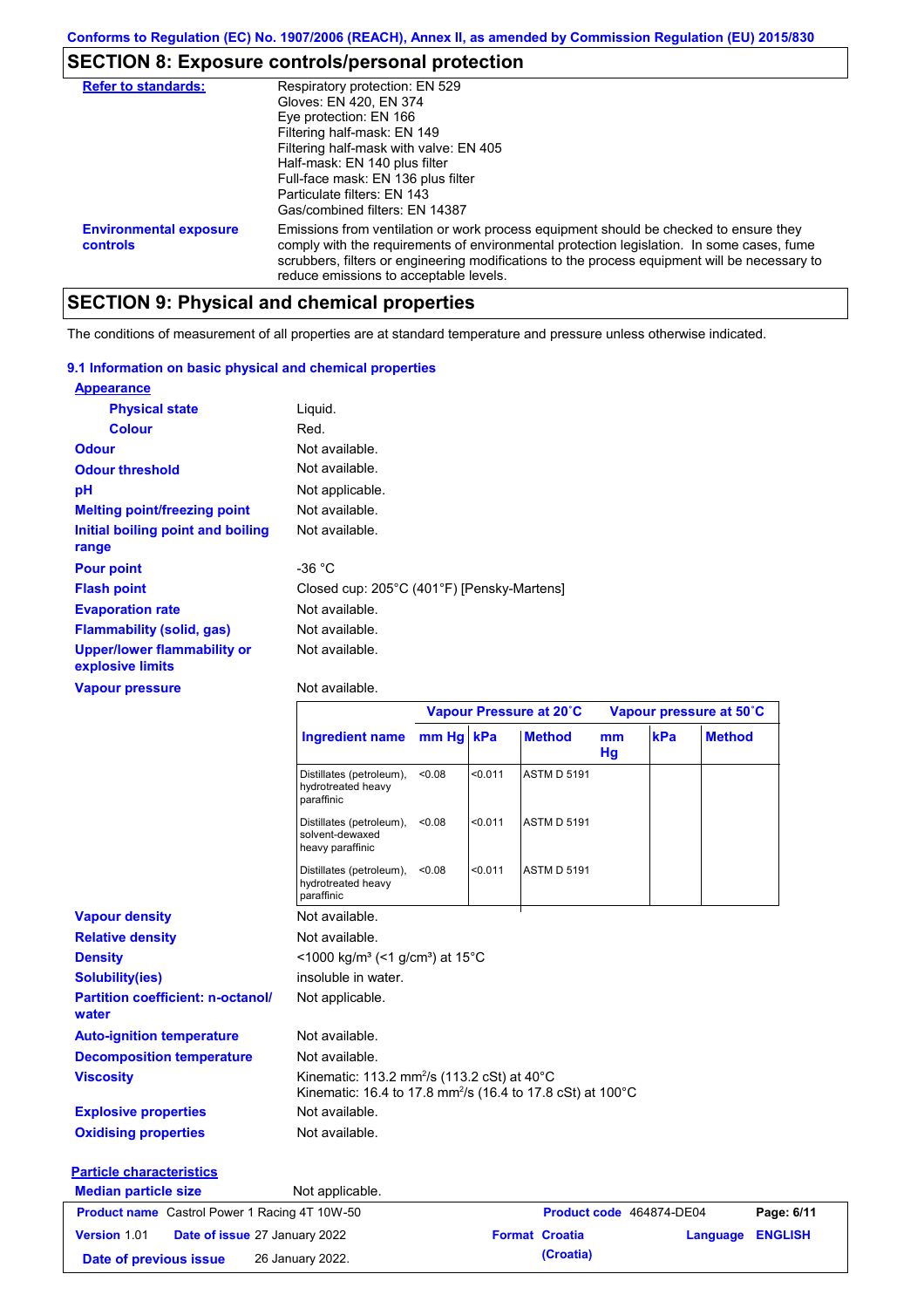# **SECTION 9: Physical and chemical properties**

**9.2 Other information**

No additional information.

# **SECTION 10: Stability and reactivity**

| <b>10.1 Reactivity</b>                            | No specific test data available for this product. Refer to Conditions to avoid and Incompatible<br>materials for additional information.                                |
|---------------------------------------------------|-------------------------------------------------------------------------------------------------------------------------------------------------------------------------|
| <b>10.2 Chemical stability</b>                    | The product is stable.                                                                                                                                                  |
| <b>10.3 Possibility of</b><br>hazardous reactions | Under normal conditions of storage and use, hazardous reactions will not occur.<br>Under normal conditions of storage and use, hazardous polymerisation will not occur. |
| <b>10.4 Conditions to avoid</b>                   | Avoid all possible sources of ignition (spark or flame).                                                                                                                |
| <b>10.5 Incompatible materials</b>                | Reactive or incompatible with the following materials: oxidising materials.                                                                                             |
| <b>10.6 Hazardous</b><br>decomposition products   | Under normal conditions of storage and use, hazardous decomposition products should not be<br>produced.                                                                 |

# **SECTION 11: Toxicological information**

| 11.1 Information on toxicological effects          |                                                                                                                                                                                                                                                                                                                                                                                                                 |
|----------------------------------------------------|-----------------------------------------------------------------------------------------------------------------------------------------------------------------------------------------------------------------------------------------------------------------------------------------------------------------------------------------------------------------------------------------------------------------|
| <b>Acute toxicity estimates</b>                    |                                                                                                                                                                                                                                                                                                                                                                                                                 |
| Not available.                                     |                                                                                                                                                                                                                                                                                                                                                                                                                 |
| <b>Information on likely</b><br>routes of exposure | Routes of entry anticipated: Dermal, Inhalation.                                                                                                                                                                                                                                                                                                                                                                |
| <b>Potential acute health effects</b>              |                                                                                                                                                                                                                                                                                                                                                                                                                 |
| <b>Inhalation</b>                                  | Vapour inhalation under ambient conditions is not normally a problem due to low vapour<br>pressure.                                                                                                                                                                                                                                                                                                             |
| <b>Ingestion</b>                                   | No known significant effects or critical hazards.                                                                                                                                                                                                                                                                                                                                                               |
| <b>Skin contact</b>                                | Defatting to the skin. May cause skin dryness and irritation.                                                                                                                                                                                                                                                                                                                                                   |
| <b>Eye contact</b>                                 | No known significant effects or critical hazards.                                                                                                                                                                                                                                                                                                                                                               |
|                                                    | <b>Symptoms related to the physical, chemical and toxicological characteristics</b>                                                                                                                                                                                                                                                                                                                             |
| <b>Inhalation</b>                                  | No specific data.                                                                                                                                                                                                                                                                                                                                                                                               |
| <b>Ingestion</b>                                   | No specific data.                                                                                                                                                                                                                                                                                                                                                                                               |
| <b>Skin contact</b>                                | Adverse symptoms may include the following:<br>irritation<br>dryness<br>cracking                                                                                                                                                                                                                                                                                                                                |
| <b>Eye contact</b>                                 | No specific data.                                                                                                                                                                                                                                                                                                                                                                                               |
|                                                    | Delayed and immediate effects as well as chronic effects from short and long-term exposure                                                                                                                                                                                                                                                                                                                      |
| <b>Inhalation</b>                                  | Overexposure to the inhalation of airborne droplets or aerosols may cause irritation of the<br>respiratory tract.                                                                                                                                                                                                                                                                                               |
| <b>Ingestion</b>                                   | Ingestion of large quantities may cause nausea and diarrhoea.                                                                                                                                                                                                                                                                                                                                                   |
| <b>Skin contact</b>                                | Prolonged or repeated contact can defat the skin and lead to irritation and/or dermatitis.                                                                                                                                                                                                                                                                                                                      |
| <b>Eye contact</b>                                 | Potential risk of transient stinging or redness if accidental eye contact occurs.                                                                                                                                                                                                                                                                                                                               |
| <b>Potential chronic health effects</b>            |                                                                                                                                                                                                                                                                                                                                                                                                                 |
| General                                            | <b>USED ENGINE OILS</b><br>Combustion products resulting from the operation of internal combustion engines contaminate<br>engine oils during use. Used engine oil may contain hazardous components which have the<br>potential to cause skin cancer. Frequent or prolonged contact with all types and makes of used<br>engine oil must therefore be avoided and a high standard of personal hygiene maintained. |
| <b>Carcinogenicity</b>                             | No known significant effects or critical hazards.                                                                                                                                                                                                                                                                                                                                                               |
| <b>Mutagenicity</b>                                | No known significant effects or critical hazards.                                                                                                                                                                                                                                                                                                                                                               |
| <b>Developmental effects</b>                       | No known significant effects or critical hazards.                                                                                                                                                                                                                                                                                                                                                               |
| <b>Fertility effects</b>                           | No known significant effects or critical hazards.                                                                                                                                                                                                                                                                                                                                                               |
|                                                    |                                                                                                                                                                                                                                                                                                                                                                                                                 |

|                        | <b>Product name</b> Castrol Power 1 Racing 4T 10W-50 |                       | <b>Product code</b> 464874-DE04 |                         | Page: 7/11 |
|------------------------|------------------------------------------------------|-----------------------|---------------------------------|-------------------------|------------|
| <b>Version 1.01</b>    | <b>Date of issue 27 January 2022</b>                 | <b>Format Croatia</b> |                                 | <b>Language ENGLISH</b> |            |
| Date of previous issue | 26 January 2022.                                     |                       | (Croatia)                       |                         |            |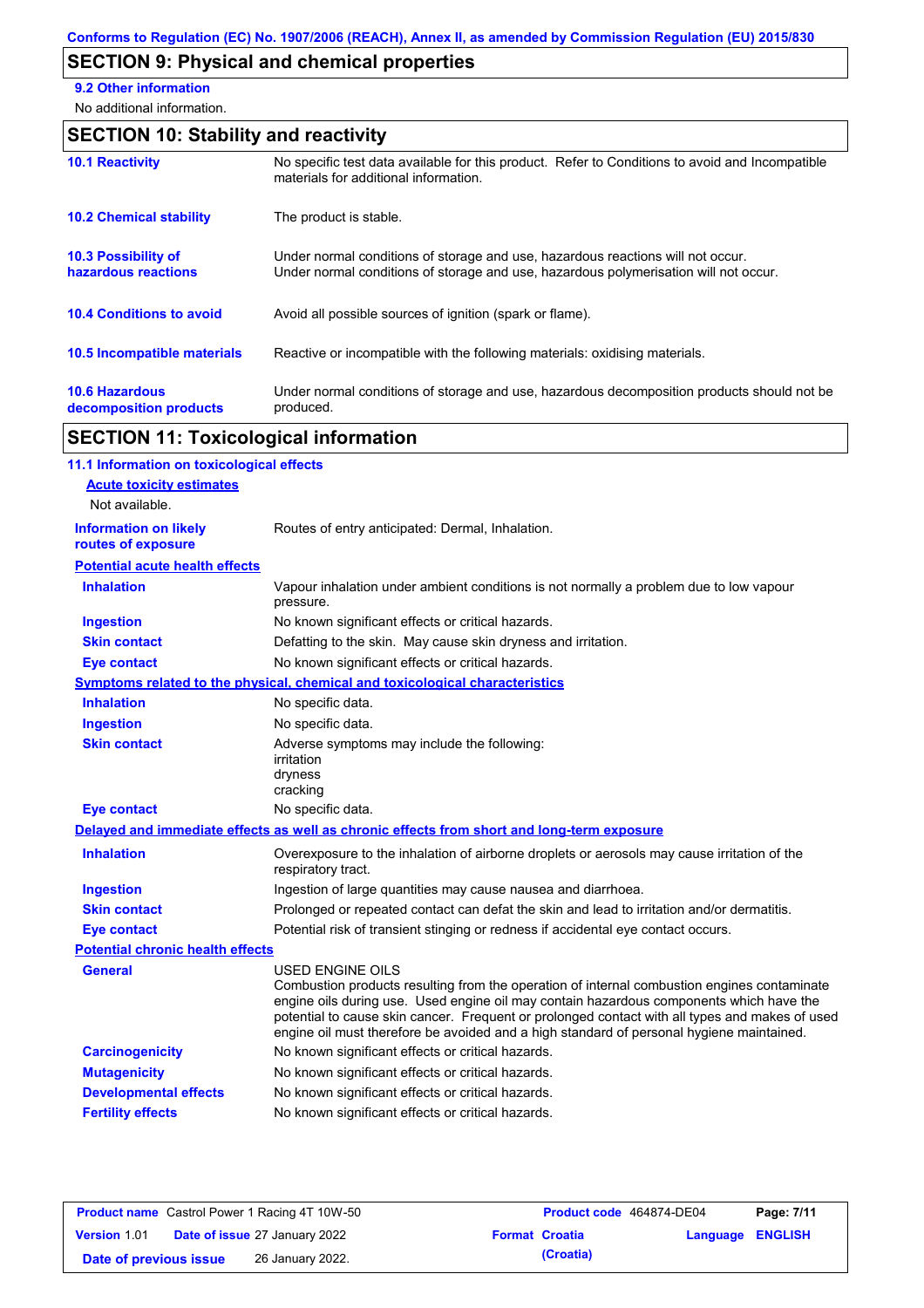# **SECTION 12: Ecological information**

# **12.1 Toxicity**

**Environmental hazards** Not classified as dangerous

### **12.2 Persistence and degradability**

Expected to be biodegradable.

### **12.3 Bioaccumulative potential**

This product is not expected to bioaccumulate through food chains in the environment.

| <b>12.4 Mobility in soil</b>                                  |                                                                      |
|---------------------------------------------------------------|----------------------------------------------------------------------|
| <b>Soil/water partition</b><br>coefficient (K <sub>oc</sub> ) | Not available.                                                       |
| <b>Mobility</b>                                               | Spillages may penetrate the soil causing ground water contamination. |

### **12.5 Results of PBT and vPvB assessment**

Product does not meet the criteria for PBT or vPvB according to Regulation (EC) No. 1907/2006, Annex XIII.

### **12.6 Other adverse effects**

| <b>Other ecological information</b> | Spills may form a film on water surfaces causing physical damage to organisms. Oxygen |
|-------------------------------------|---------------------------------------------------------------------------------------|
|                                     | transfer could also be impaired.                                                      |

# **SECTION 13: Disposal considerations**

### **13.1 Waste treatment methods**

### **Product**

**Methods of disposal**

Where possible, arrange for product to be recycled. Dispose of via an authorised person/ licensed waste disposal contractor in accordance with local regulations.

# **Hazardous waste** Yes.

### **European waste catalogue (EWC)**

| Waste code | <b>Waste designation</b>                                        |
|------------|-----------------------------------------------------------------|
| 13 02 05*  | mineral-based non-chlorinated engine, gear and lubricating oils |

However, deviation from the intended use and/or the presence of any potential contaminants may require an alternative waste disposal code to be assigned by the end user.

### **Packaging**

| <b>Methods of disposal</b> | Where possible, arrange for product to be recycled. Dispose of via an authorised person/<br>licensed waste disposal contractor in accordance with local regulations.                                                                    |
|----------------------------|-----------------------------------------------------------------------------------------------------------------------------------------------------------------------------------------------------------------------------------------|
| <b>Special precautions</b> | This material and its container must be disposed of in a safe way. Empty containers or liners<br>may retain some product residues. Avoid dispersal of spilt material and runoff and contact with<br>soil, waterways, drains and sewers. |
| <b>References</b>          | Commission 2014/955/EU<br>Directive 2008/98/EC                                                                                                                                                                                          |

# **SECTION 14: Transport information**

|                                           | <b>ADR/RID</b>                                       | <b>ADN</b>     | <b>IMDG</b>                        | <b>IATA</b>                       |
|-------------------------------------------|------------------------------------------------------|----------------|------------------------------------|-----------------------------------|
| 14.1 UN number                            | Not regulated.                                       | Not regulated. | Not regulated.                     | Not regulated.                    |
| 14.2 UN proper<br>shipping name           |                                                      | -              |                                    |                                   |
| <b>14.3 Transport</b><br>hazard class(es) |                                                      |                |                                    |                                   |
| <b>14.4 Packing</b><br>group              |                                                      |                |                                    |                                   |
| 14.5<br><b>Environmental</b><br>hazards   | No.                                                  | No.            | No.                                | No.                               |
|                                           | <b>Product name</b> Castrol Power 1 Racing 4T 10W-50 |                | Product code 464874-DE04           | Page: 8/11                        |
| Version 1.01<br>Date of previous issue    | Date of issue 27 January 2022<br>26 January 2022.    |                | <b>Format Croatia</b><br>(Croatia) | <b>ENGLISH</b><br><b>Language</b> |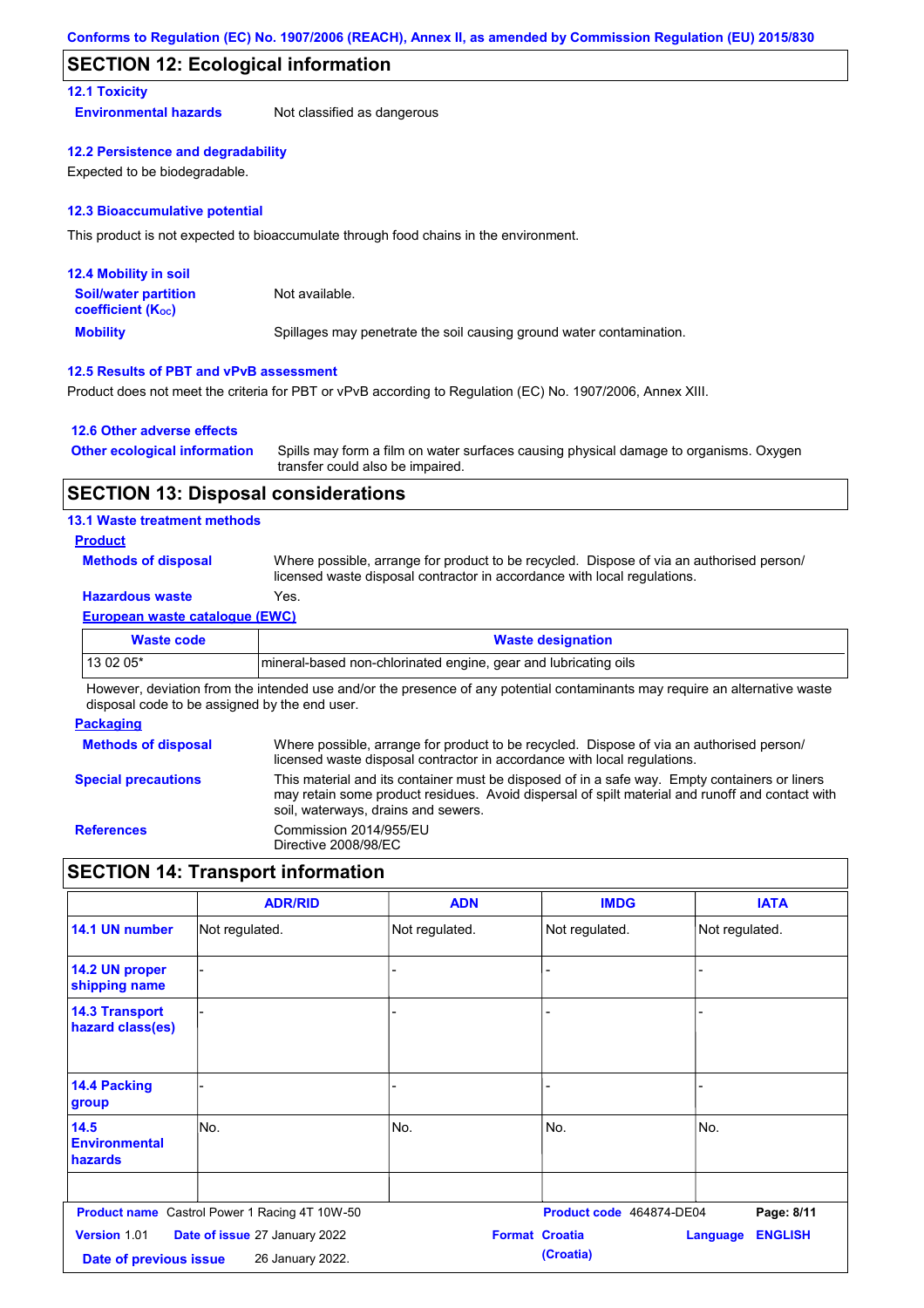| <b>Additional</b><br><b>information</b>                                                             |                                       |                                        |                                                                                              |
|-----------------------------------------------------------------------------------------------------|---------------------------------------|----------------------------------------|----------------------------------------------------------------------------------------------|
|                                                                                                     |                                       |                                        |                                                                                              |
| <b>14.6 Special precautions for</b><br>user                                                         | Not available.                        |                                        |                                                                                              |
| <b>14.7 Transport in bulk</b><br>according to IMO<br><b>instruments</b>                             | Not available.                        |                                        |                                                                                              |
| <b>SECTION 15: Regulatory information</b>                                                           |                                       |                                        |                                                                                              |
| 15.1 Safety, health and environmental regulations/legislation specific for the substance or mixture |                                       |                                        |                                                                                              |
| EU Regulation (EC) No. 1907/2006 (REACH)                                                            |                                       |                                        |                                                                                              |
| <b>Annex XIV - List of substances subject to authorisation</b><br><b>Annex XIV</b>                  |                                       |                                        |                                                                                              |
| None of the components are listed.                                                                  |                                       |                                        |                                                                                              |
| <b>Substances of very high concern</b>                                                              |                                       |                                        |                                                                                              |
| None of the components are listed.                                                                  |                                       |                                        |                                                                                              |
| EU Regulation (EC) No. 1907/2006 (REACH)                                                            |                                       |                                        |                                                                                              |
| <b>Annex XVII - Restrictions</b>                                                                    | Not applicable.                       |                                        |                                                                                              |
| on the manufacture.<br>placing on the market                                                        |                                       |                                        |                                                                                              |
| and use of certain<br>dangerous substances,<br>mixtures and articles                                |                                       |                                        |                                                                                              |
| <b>Other regulations</b>                                                                            |                                       |                                        |                                                                                              |
| <b>REACH Status</b>                                                                                 | current requirements of REACH.        |                                        | The company, as identified in Section 1, sells this product in the EU in compliance with the |
| <b>United States inventory</b><br>(TSCA 8b)                                                         |                                       | All components are active or exempted. |                                                                                              |
| <b>Australia inventory (AIIC)</b>                                                                   | At least one component is not listed. |                                        |                                                                                              |
| <b>Canada inventory</b>                                                                             |                                       | All components are listed or exempted. |                                                                                              |
| <b>China inventory (IECSC)</b>                                                                      |                                       | All components are listed or exempted. |                                                                                              |
| <b>Japan inventory (CSCL)</b>                                                                       |                                       | All components are listed or exempted. |                                                                                              |
| <b>Korea inventory (KECI)</b>                                                                       |                                       | All components are listed or exempted. |                                                                                              |
| <b>Philippines inventory</b><br>(PICCS)                                                             |                                       | All components are listed or exempted. |                                                                                              |
| <b>Taiwan Chemical</b><br><b>Substances Inventory</b><br>(TCSI)                                     |                                       | All components are listed or exempted. |                                                                                              |
| Ozone depleting substances (1005/2009/EU)<br>Not listed.                                            |                                       |                                        |                                                                                              |
| Prior Informed Consent (PIC) (649/2012/EU)<br>Not listed.                                           |                                       |                                        |                                                                                              |
| <b>Persistent Organic Pollutants</b><br>Not listed.                                                 |                                       |                                        |                                                                                              |
| EU - Water framework directive - Priority substances                                                |                                       |                                        |                                                                                              |
| None of the components are listed.<br><b>Seveso Directive</b>                                       |                                       |                                        |                                                                                              |
| This product is not controlled under the Seveso Directive.                                          |                                       |                                        |                                                                                              |

| <b>Product name</b> Castrol Power 1 Racing 4T 10W-50 |  |                                      | Product code 464874-DE04 |                       | Page: 9/11       |  |
|------------------------------------------------------|--|--------------------------------------|--------------------------|-----------------------|------------------|--|
| <b>Version 1.01</b>                                  |  | <b>Date of issue 27 January 2022</b> |                          | <b>Format Croatia</b> | Language ENGLISH |  |
| Date of previous issue                               |  | 26 January 2022.                     |                          | (Croatia)             |                  |  |

this mixture. A Chemical Safety Assessment has not been carried out for the mixture itself.

**assessment**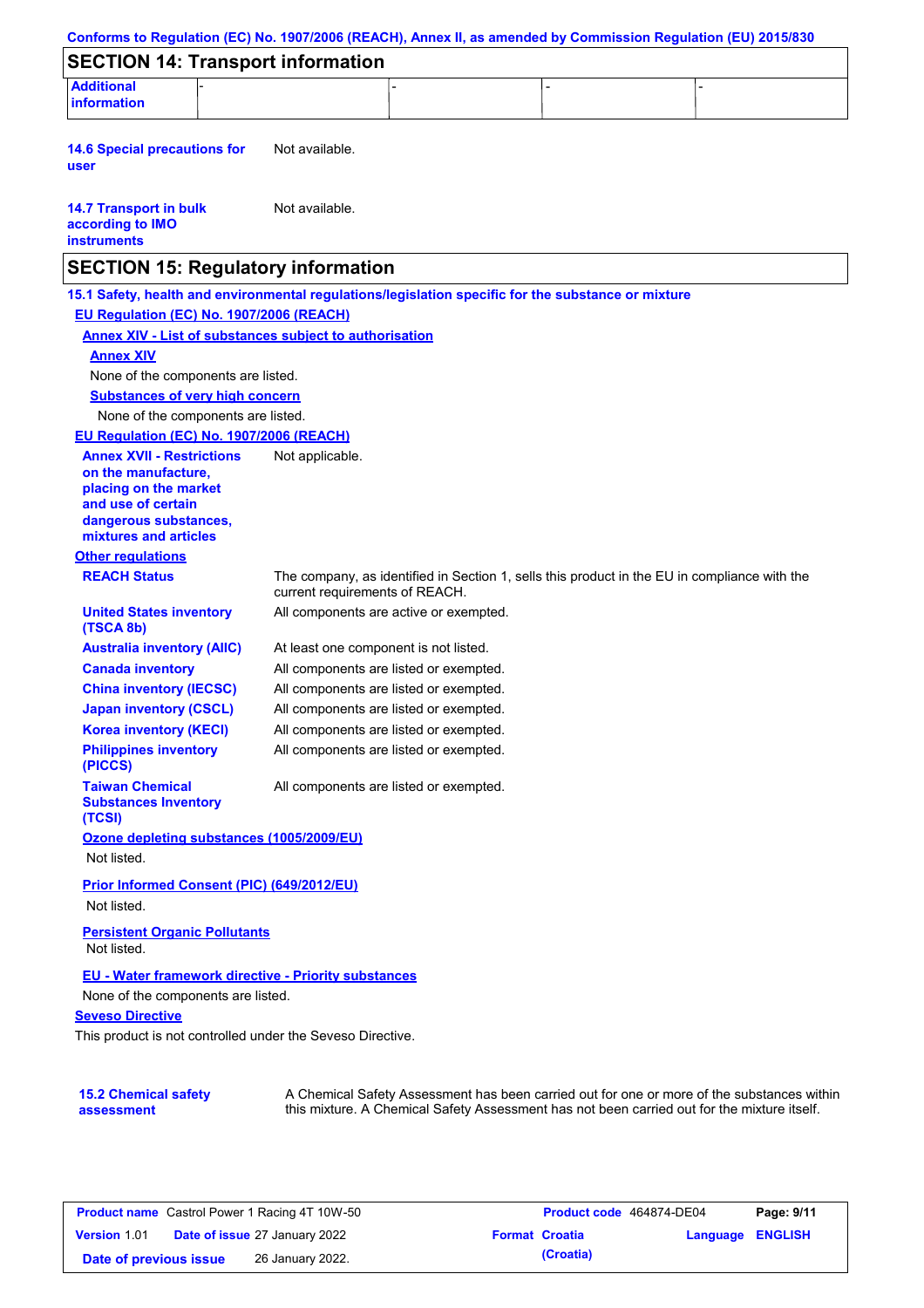# **SECTION 16: Other information**

| <b>Abbreviations and acronyms</b> | ADN = European Provisions concerning the International Carriage of Dangerous Goods by<br>Inland Waterway |
|-----------------------------------|----------------------------------------------------------------------------------------------------------|
|                                   | ADR = The European Agreement concerning the International Carriage of Dangerous Goods by<br>Road         |
|                                   | ATE = Acute Toxicity Estimate                                                                            |
|                                   | <b>BCF</b> = Bioconcentration Factor                                                                     |
|                                   | CAS = Chemical Abstracts Service                                                                         |
|                                   | CLP = Classification, Labelling and Packaging Regulation [Regulation (EC) No. 1272/2008]                 |
|                                   | CSA = Chemical Safety Assessment                                                                         |
|                                   | CSR = Chemical Safety Report                                                                             |
|                                   | <b>DMEL = Derived Minimal Effect Level</b>                                                               |
|                                   | DNEL = Derived No Effect Level                                                                           |
|                                   | EINECS = European Inventory of Existing Commercial chemical Substances                                   |
|                                   | ES = Exposure Scenario                                                                                   |
|                                   | EUH statement = CLP-specific Hazard statement                                                            |
|                                   | EWC = European Waste Catalogue                                                                           |
|                                   | GHS = Globally Harmonized System of Classification and Labelling of Chemicals                            |
|                                   | IATA = International Air Transport Association                                                           |
|                                   | IBC = Intermediate Bulk Container                                                                        |
|                                   | IMDG = International Maritime Dangerous Goods                                                            |
|                                   | LogPow = logarithm of the octanol/water partition coefficient                                            |
|                                   | MARPOL = International Convention for the Prevention of Pollution From Ships, 1973 as                    |
|                                   | modified by the Protocol of 1978. ("Marpol" = marine pollution)                                          |
|                                   | OECD = Organisation for Economic Co-operation and Development                                            |
|                                   | PBT = Persistent, Bioaccumulative and Toxic                                                              |
|                                   | <b>PNEC</b> = Predicted No Effect Concentration                                                          |
|                                   | REACH = Registration, Evaluation, Authorisation and Restriction of Chemicals Regulation                  |
|                                   | [Regulation (EC) No. 1907/2006]                                                                          |
|                                   | RID = The Regulations concerning the International Carriage of Dangerous Goods by Rail                   |
|                                   | <b>RRN = REACH Registration Number</b><br>SADT = Self-Accelerating Decomposition Temperature             |
|                                   | SVHC = Substances of Very High Concern                                                                   |
|                                   | STOT-RE = Specific Target Organ Toxicity - Repeated Exposure                                             |
|                                   | STOT-SE = Specific Target Organ Toxicity - Single Exposure                                               |
|                                   | TWA = Time weighted average                                                                              |
|                                   | $UN = United Nations$                                                                                    |
|                                   | $UVCB = Complex\;hydrocarbon\; substance$                                                                |
|                                   | VOC = Volatile Organic Compound                                                                          |
|                                   | vPvB = Very Persistent and Very Bioaccumulative                                                          |
|                                   | Varies = may contain one or more of the following $64741-88-4$ / RRN 01-2119488706-23,                   |
|                                   | 64741-89-5 / RRN 01-2119487067-30, 64741-95-3 / RRN 01-2119487081-40, 64741-96-4/ RRN                    |
|                                   | 01-2119483621-38, 64742-01-4 / RRN 01-2119488707-21, 64742-44-5 / RRN                                    |
|                                   | 01-2119985177-24, 64742-45-6, 64742-52-5 / RRN 01-2119467170-45, 64742-53-6 / RRN                        |
|                                   | 01-2119480375-34, 64742-54-7 / RRN 01-2119484627-25, 64742-55-8 / RRN                                    |
|                                   | 01-2119487077-29, 64742-56-9 / RRN 01-2119480132-48, 64742-57-0 / RRN                                    |
|                                   | 01-2119489287-22, 64742-58-1, 64742-62-7 / RRN 01-2119480472-38, 64742-63-8,                             |
|                                   | 64742-65-0 / RRN 01-2119471299-27, 64742-70-7 / RRN 01-2119487080-42, 72623-85-9 /                       |
|                                   | RRN 01-2119555262-43, 72623-86-0 / RRN 01-2119474878-16, 72623-87-1 / RRN                                |
|                                   | 01-2119474889-13                                                                                         |
|                                   |                                                                                                          |

**Procedure used to derive the classification according to Regulation (EC) No. 1272/2008 [CLP/GHS]**

| <b>Classification</b>                                                           |                            | <b>Justification</b>                          |
|---------------------------------------------------------------------------------|----------------------------|-----------------------------------------------|
| Not classified.                                                                 |                            |                                               |
| <b>Full text of abbreviated H</b><br><b>statements</b>                          | H304                       | May be fatal if swallowed and enters airways. |
| <b>Full text of classifications</b><br><b>[CLP/GHS]</b>                         | Asp. Tox. 1                | <b>ASPIRATION HAZARD - Category 1</b>         |
| <b>History</b>                                                                  |                            |                                               |
| Date of issue/Date of<br>revision                                               | 27/01/2022.                |                                               |
| Date of previous issue                                                          | 26/01/2022.                |                                               |
| <b>Prepared by</b>                                                              | <b>Product Stewardship</b> |                                               |
| $\nabla$ Indicates information that has changed from previously issued version. |                            |                                               |

**Notice to reader**

| <b>Product name</b> Castrol Power 1 Racing 4T 10W-50 |  |                                      | Product code 464874-DE04 |                       | Page: 10/11      |  |
|------------------------------------------------------|--|--------------------------------------|--------------------------|-----------------------|------------------|--|
| <b>Version 1.01</b>                                  |  | <b>Date of issue 27 January 2022</b> |                          | <b>Format Croatia</b> | Language ENGLISH |  |
| Date of previous issue                               |  | 26 January 2022.                     |                          | (Croatia)             |                  |  |